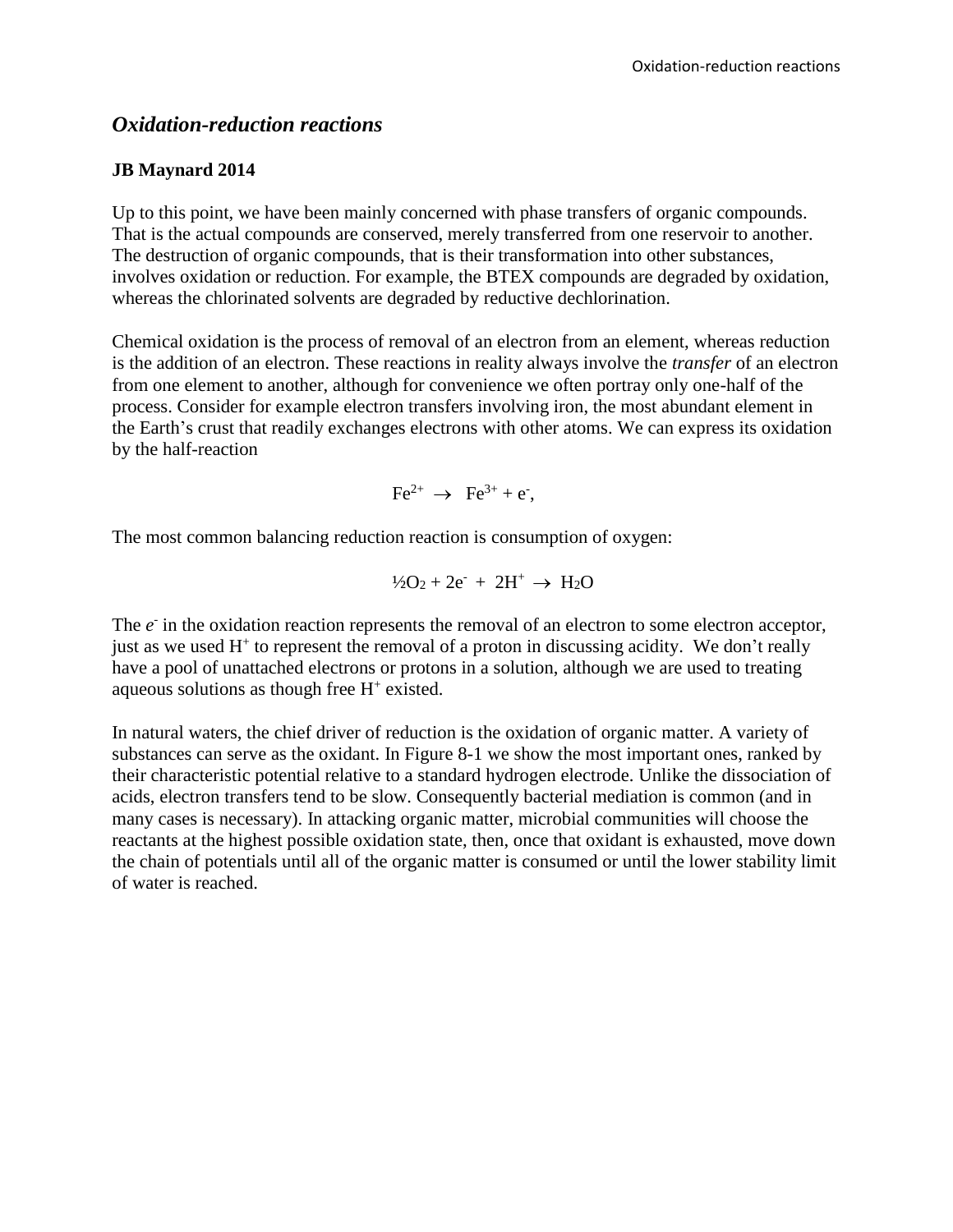

Fig. 8-1. The normal series of oxidation-reduction reactions encountered in sediments with depth below the sediment-water interface and also in aquifers along a flowpath from the recharge zone into the aquifer at circumneutral pH.

In aquifers, oxidation by free oxygen is the dominant process down to  $O_2$  levels of about 0.5 mg/L, where nitrate reduction takes over. Many aquifers, especially in the western US, have insufficient organic matter to get to this stage and remain oxic. Coastal plain aquifers of the East and Gulf Coast and glacial aquifers of the Midwest show a greater tendency to development of the anoxic facies. Apparently there was greater generation of organic debris during the deposition of these aquifers.

| Distribution of redox facies by percentage of aquifers (McMahon and Chapelle, 2008, table 2) |                        |                |         |                 |           |                         |          |       |
|----------------------------------------------------------------------------------------------|------------------------|----------------|---------|-----------------|-----------|-------------------------|----------|-------|
|                                                                                              | Example                | O <sub>2</sub> | Suboxic | NO <sub>3</sub> | Mn(IV)    | Fe(III)/SO <sub>4</sub> | Methano- | Mixe  |
| Aquifer type                                                                                 | Physiographic Province | Reduction      | Undiff  | Reduction       | Reduction | Reduction               | genesis  | Proce |
| Sand and gravel                                                                              | High plains            | 89.0           | 1.2     | 1.5             | 1.4       | 2.3                     | 0.2      |       |
| Western volcanics                                                                            | Columbia Plateau       | 88.7           | 0.9     | 1.9             | 1.9       | 1.9                     | 0.0      |       |
| Carbonate/crystalline                                                                        | NJ-NY-NE               | 69.9           | 12.0    | 1.3             | 1.8       | 7.7                     | 0.0      |       |
| Carbonate                                                                                    | <b>Ozarks</b>          | 58.5           | 15.7    | 1.6             | 0.6       | 15.4                    | 2.3      |       |
| Semiconsolidated SS                                                                          | Coastal Plain          | 53.1           | 3.7     | 0.0             | 0.9       | 9.0                     | 8.1      |       |
| Glacial deposits                                                                             | Upper midwest          | 44.4           | 2.9     | 1.2             | 6.0       | 24.8                    | 6.4      |       |
|                                                                                              |                        |                |         |                 |           |                         |          |       |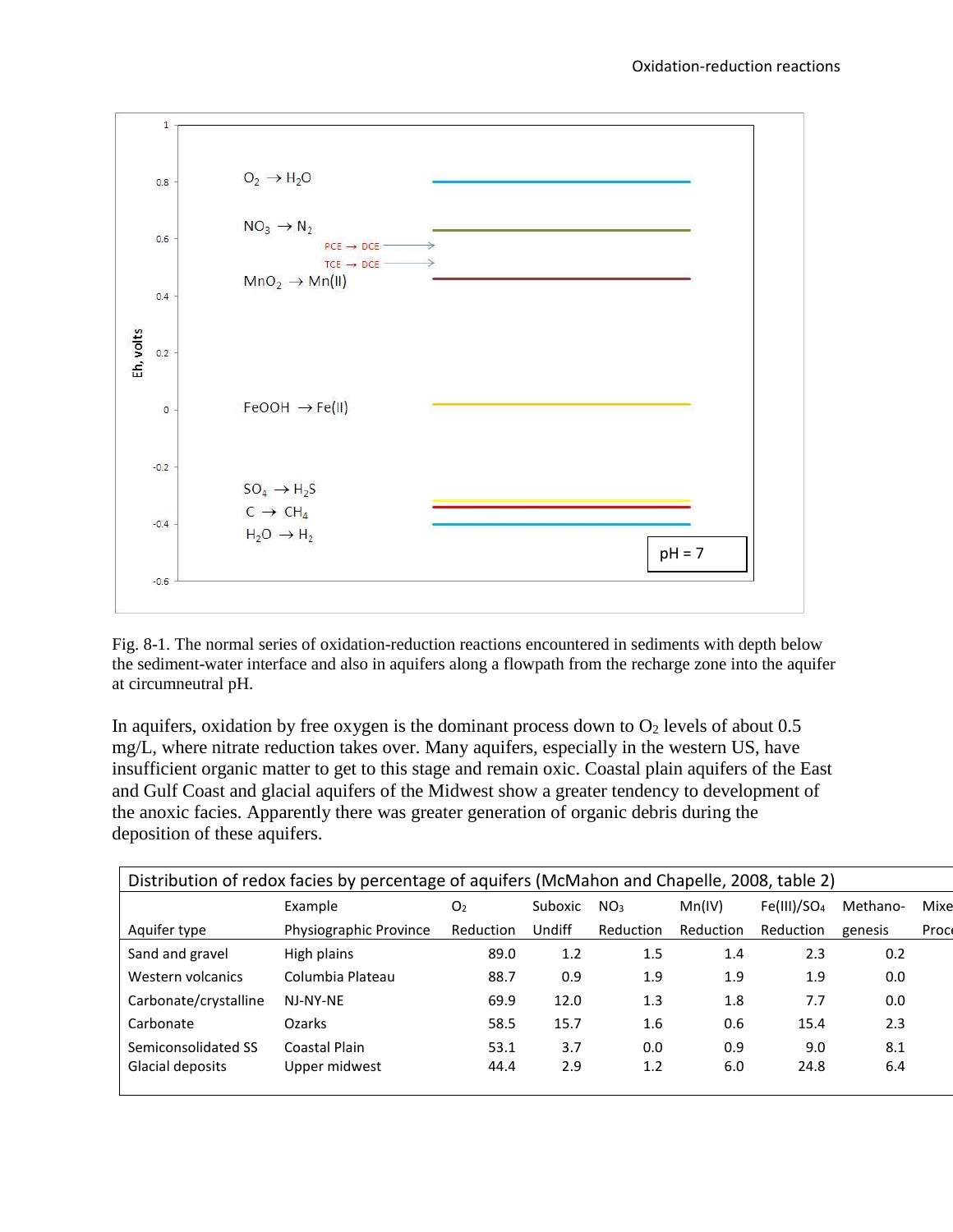#### **Potential-pH diagrams: Iron Oxide**

The potentials shown in Fig. 8-1 are for a constant pH of 7. Let us next consider reactions at other pH values. Returning to our iron system:

$$
\mathrm{Fe}^{2+} \rightarrow \mathrm{Fe}^{3+} + \mathrm{e}^{\cdot},
$$

we could extend the analogy to the proton by employing the activity of electrons in the solution as a variable:

$$
K = (a_{Fe^{3+}} \times a_e)/a_{Fe^{2+}} \qquad \text{or}
$$
  

$$
Log K = log a_{Fe^{3+}} - log a_{Fe^{2+}} + log a_e.
$$

If we define a negative log of electron activity analogous to pH:

$$
Log K = log a_{Fe^{3+}} - log a_{Fe^{2+}} - pe.
$$

If we know K, then we can express the relative activities of ferric and ferrous iron as a function of the variable *pe.*

An alternative strategy is to use the Nernst equation,

$$
Eh = E^{\rm o} + (RT/nf)ln(a_{\rm oxid}/a_{\rm red}),
$$

where  $a_{\text{oxid}}$  and  $a_{\text{red}}$  are the activities of the oxidized and reduced species raised to the power of their stoichiometric coefficients, R is the gas constant, T is Kelvin temperature,  $f$  is the Faraday constant, n is the number of electrons transferred, Eh is the electrode potential relative to a standard hydrogen electrode, and  $E^{\circ}$  is the standard electrode potential.

At  $25^{\circ}$ C, this formula becomes

$$
Eh = E^{\rm o} + (.0592/n) \log(a_{\rm oxid}/a_{\rm red}).
$$

If we know  $E^0$ , then we can express the relative activities of ferric and ferrous iron as a function of the variable *Eh.*

K can be found from

$$
\Delta G = -RT\ln K
$$
, which at 25°C is  $\Delta G = -5.707\log K$ 

 $E^{\circ}$  can also be found from the  $\Delta G$  of the reaction via

$$
\Delta G = n f E^{\circ}
$$
, which at 25°C is  $\Delta G = 96.487 n E^{\circ}$ .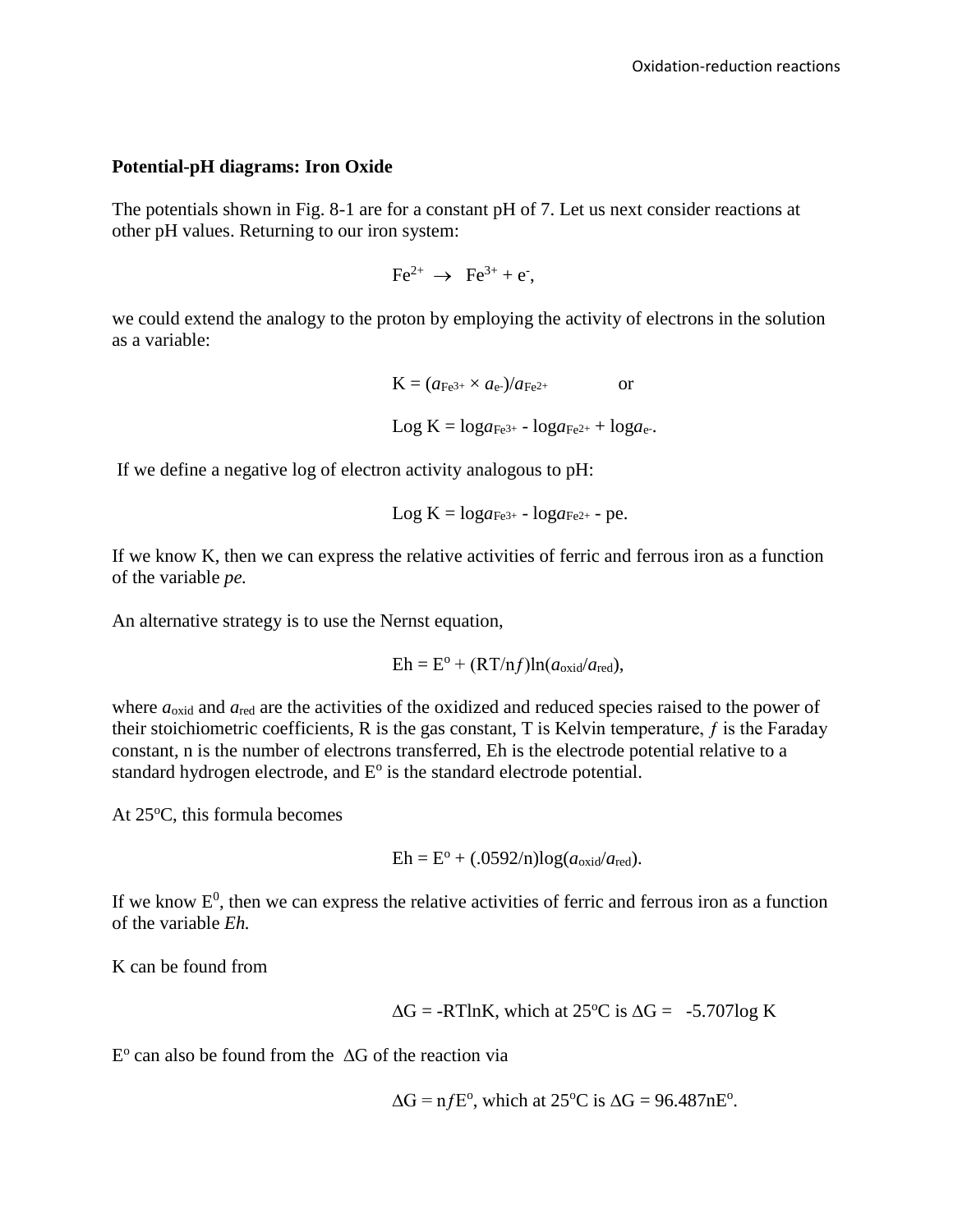From free energies we find

$$
\Delta G = [-4.60 + 0] - [-78.87] = 74.27 \text{ kj}.
$$

Note that  $\Delta G$  for e<sup>-</sup> is 0, just as it is for H<sup>+</sup>. Then we can calculate

Log K = -74.27/5.707 = -13.01 E <sup>o</sup> = 74.27/(96.487×1) = .770 volts or 770 mv

Our two equations then become

$$
-13.01 = \log a_{Fe^{3+}} - \log a_{Fe^{2+}} - pe
$$
 or  
pe = 13.01 + log(a\_{Fe^{3+}}/a\_{Fe^{2+}}) and  
Eh = .770 + .0592log(a\_{Fe^{3+}}/a\_{Fe^{2+}}).

For the boundary of predominance between ferrous and ferric iron:

$$
pe = 13.01
$$
 or  $Eh = .770$  v.  
(8-1)

Note from these two expressions that  $pe = Eh/0.0592$ .

The equations above account for the two soluble iron species at Earth surface conditions. What about solids? There are a great many iron minerals, a number of which are commonly encountered. One of the most important in terms of reactions in natural waters is goethite, FeOOH. We can express its dissolution to ferric iron quite simply by

$$
\text{FeOOH} + 3\text{H}^+ \rightarrow \text{Fe}^{3+} + 2\text{H}_2\text{O}
$$
\n
$$
\Delta G = [-4.60 + 2(-237.13)] - [-488.55] = +9.69 \text{ kj}
$$
\n
$$
\text{Log K} = \log a_{\text{Fe}^{3+}} - 3\log a_{\text{H}^{+}} = -1.70 \qquad \text{or}
$$
\n
$$
\text{pH} = -.566 - .333\log a_{\text{Fe}^{3+}}.
$$

In this reaction, the stability of the solid depends on both the pH and the activity of ferric iron in solution. A common concentration range of regulatory concern for metals in natural waters is between .05 and 1 ppm. For Fe and Mn the U. S. Public Health Service specifies 0.3 and 0.05 ppm. This level corresponds to an activity of about  $5 \times 10^{-6}$  for Fe and about  $0.9 \times 10^{-6}$  for Mn. Therefore, let us use  $10^{-6}$  as the cutoff point for metal solubility (see also Garrels and Christ 1965, p. 188). Using this reference value, we arrive at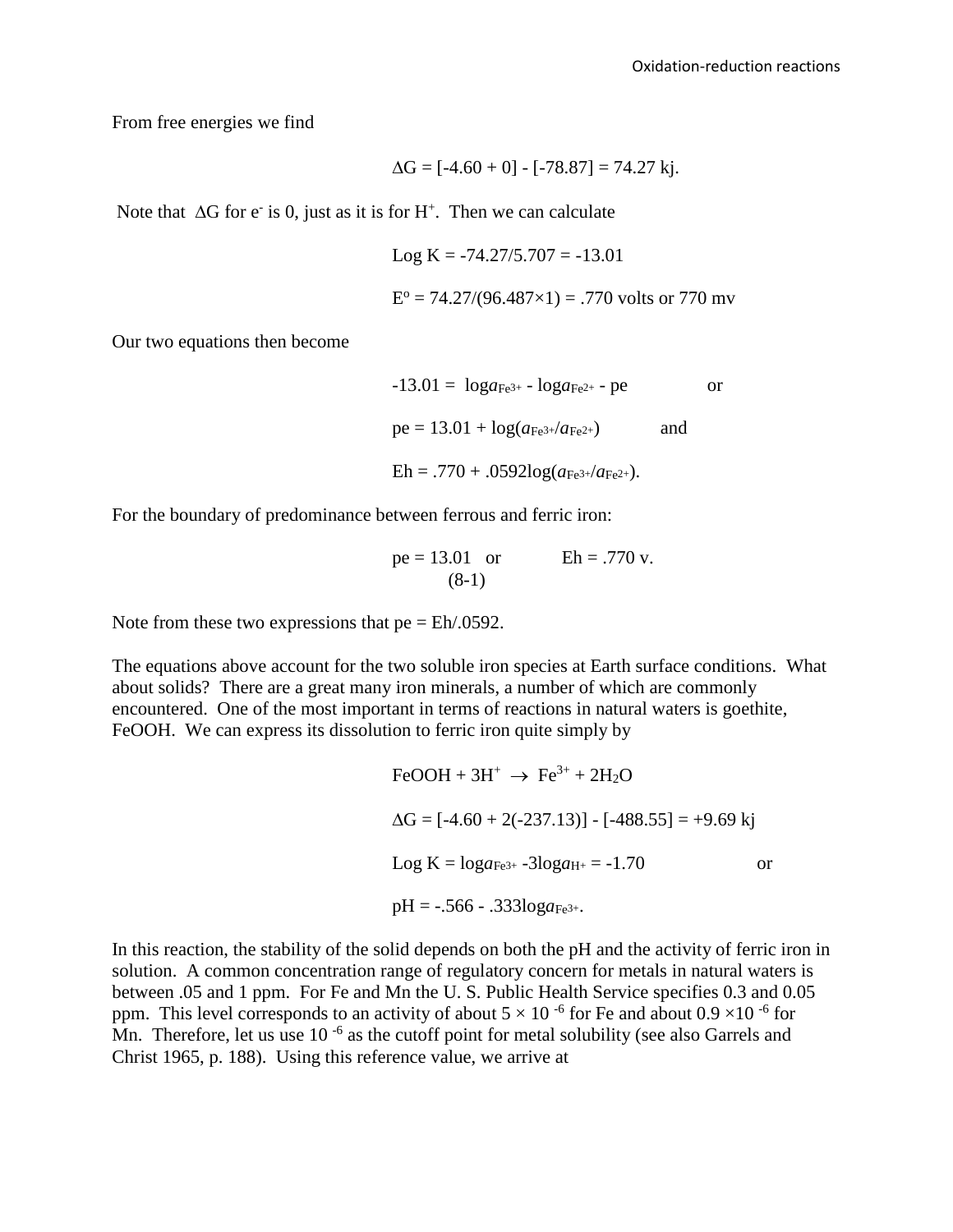$$
pH = 1.43.
$$
\n
$$
(8-2)
$$

This answer tells us that there should be virtually no  $Fe^{3+}$  in solution in natural waters at ordinary pH values. Only under extremely acidic conditions are you likely to encounter this species.

What about  $Fe^{2+}$ ? Here we are dealing with an electron transfer. The reaction can be expressed as (again written as an oxidation):

$$
Fe^{2+} + 2H_2O \rightarrow FeOOH + 3H^+ + e^-
$$
  
\n
$$
\Delta G = [-488.55] - [-78.87 + 2(-237.13)] = +64.58 \text{ kj}
$$
  
\n
$$
\text{Log K} = 3\log a_{H^+} + \log a_{e^-} - \log a_{Fe^{2+}} = -11.32.
$$

Again using 10<sup>-6</sup> for the activity of the iron in solution, this expression reduces to

$$
pe = 17.32 - 3pH.
$$
  
(8-3)

We now have three equations relating the behavior of our chosen iron species, each couched in terms of the variables pH and pe. Thus we can represent the reactions on the familiar pH-pe diagrams shown below. The diagonal dotted lines show the upper and lower stability limits of water. From this diagram we see that iron will be soluble in natural waters only when it can be reduced to the ferrous form. By the same token, the appearance of significant dissolved Fe in an analysis indicates reducing conditions in the water.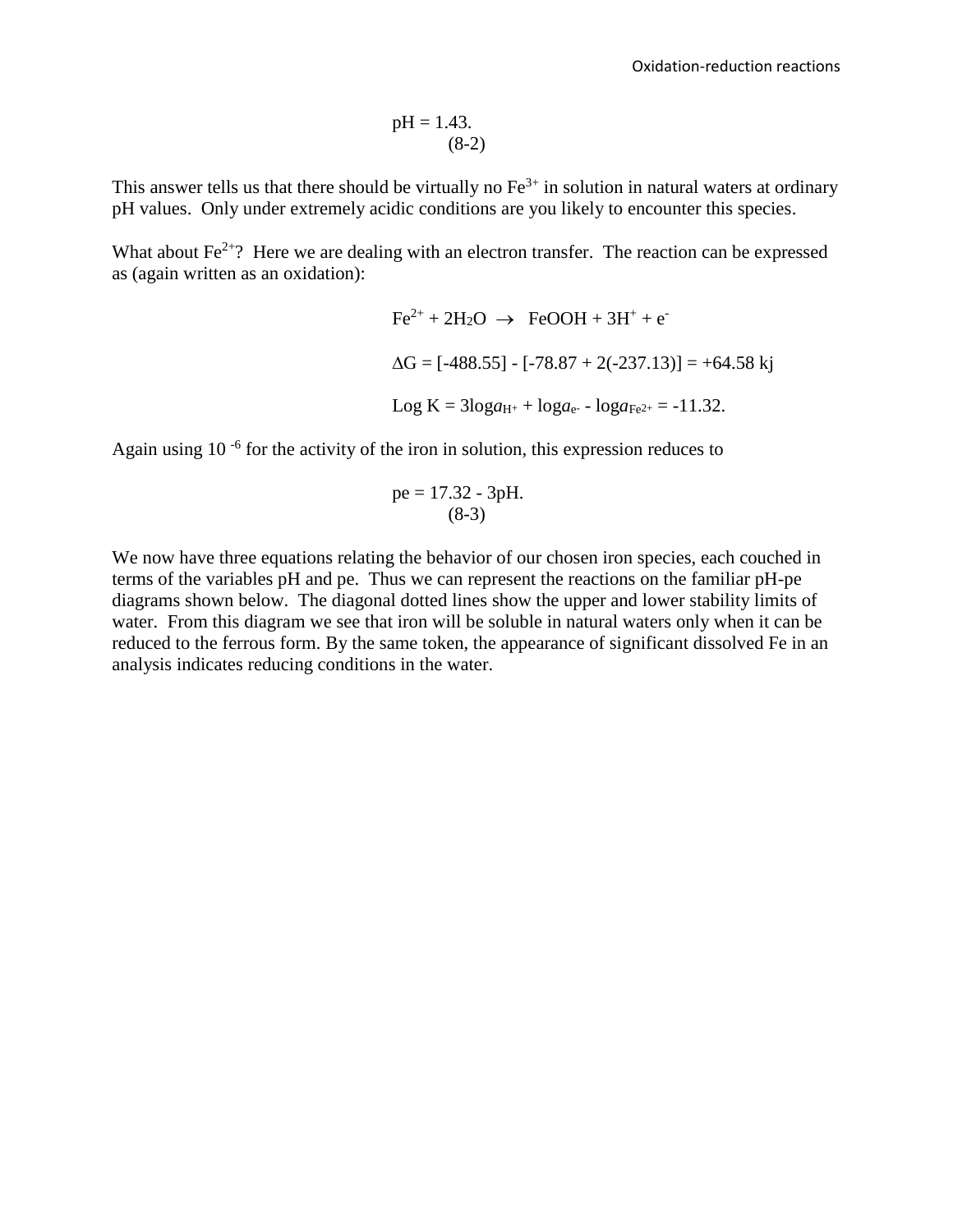

Figure 8-2. Potential-pH diagram for iron in natural waters at  $25^{\circ}$ C.

Iron reduction and oxidation in surface waters occurs rapidly at neutral and high pH, and thus is largely abiotic. However, at low  $pH \approx 5$ , oxidation is kinetically inhibited and there are communities of Fe oxidizing bacteria that catalyze the reaction to take advantage of the electron transfer. In groundwaters, both the oxidation and reduction reactions seem to proceed slowly and it is the norm to find bacterial consortia driving the reactions. Their biomass accumulation is a common source of biofouling of water production wells.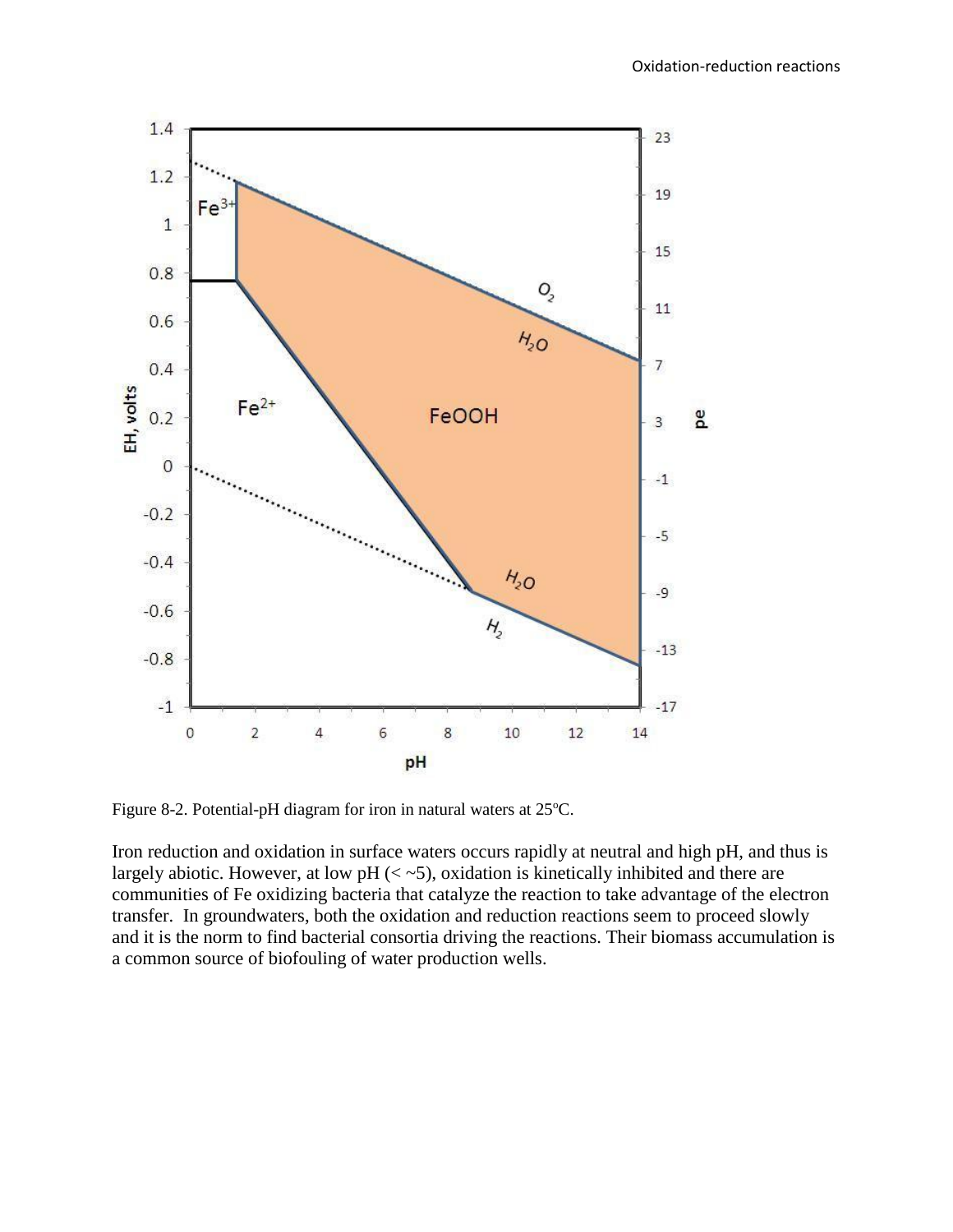![](_page_6_Picture_1.jpeg)

Figure 8-3. Filamentous iron-oxidizing bacteria occluding the well bore in a production well in a buriedvalley production well. (University of Cincinnati)

### **Potential-pH Diagrams: Sulfate-sulfide**

Iron is found in minerals in the ferrous as well as in the ferric state. The most reactive mineral containing  $Fe^{2+}$  is pyrite,  $FeS_2$ . In this mineral, iron occurs in the +2 state, but S is found in the -1 instead of the more common -2 state. Under oxygen-free conditions, bacteria can use the oxygen of  $SO_4^2$  to oxidize organic matter (represented here in idealized form by  $CH_2O$ ):

$$
SO_4^= + 2CH_2O + 2H^+ \rightarrow H_2S + 2CO_2 + 2H_2O.
$$
  
(8-4)

The sulfide produced is strongly reactive towards heavy metals:

$$
Fe2+ + H2S \rightarrow FeS + 2H+,
$$
  

$$
Zn2+ + H2S \rightarrow ZnS + 2H+,
$$

which form very insoluble sulfide compounds. FeS is unstable relative to pyrite and the further reaction, which is an oxidation of  $S^2$  to  $S^2$ ,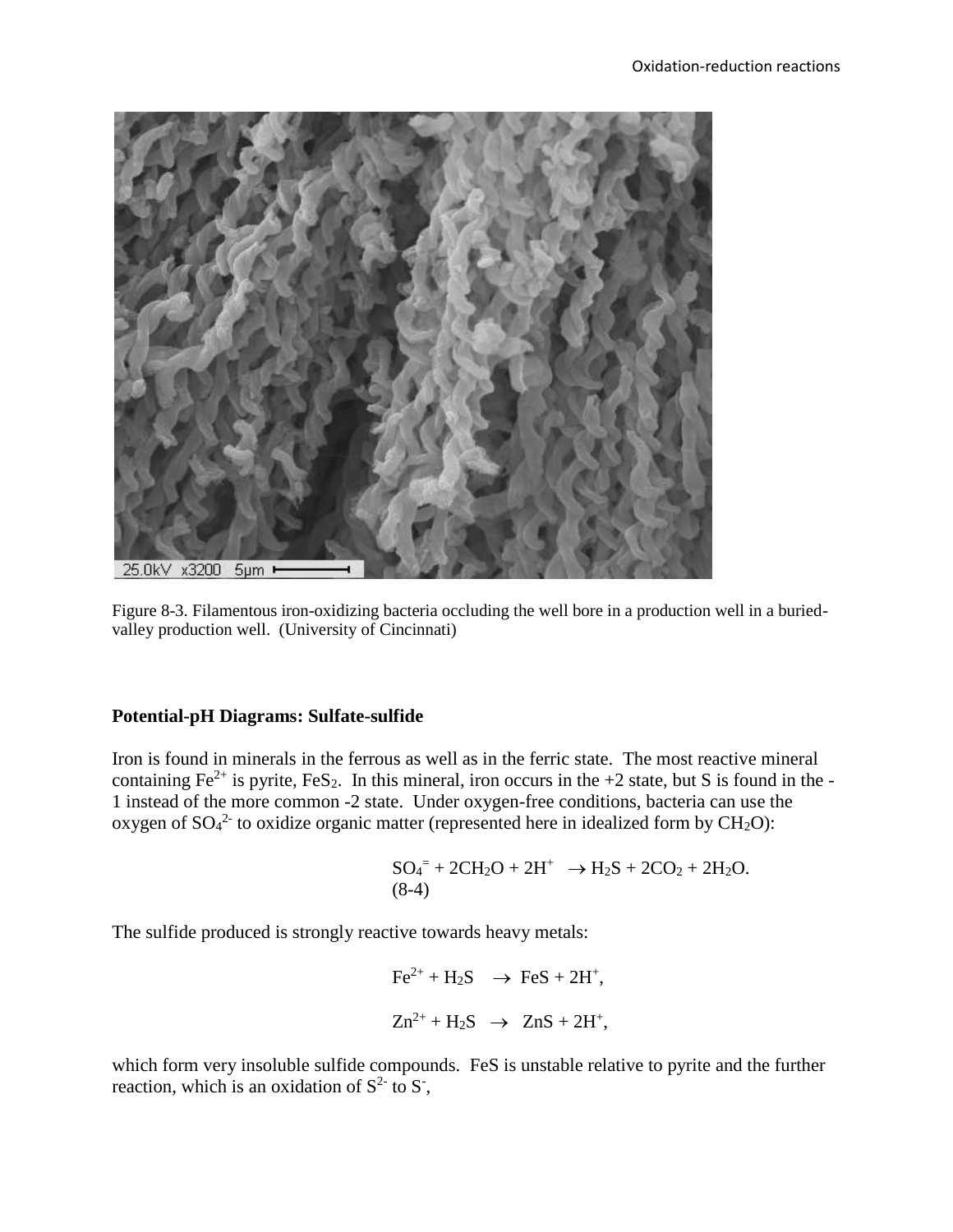$$
FeS + S^o \rightarrow FeS_2
$$

occurs quickly in modern sediments close to the sediment water interface. As a result, ancient rocks contain almost entirely pyrite as the iron sulfide mineral. ZnS and PbS, by contrast, are quite stable and retain S in the -2 state.

Let us separate the sulfate part of reaction (8-4) and cast it as an oxidation. Then

$$
H_2S + 4H_2O \longrightarrow SO_4^{2-} + 10H^+ + 8e^-.
$$

The rather startling number of electrons involved in this reaction is typical of S. From free energy tables we find

$$
\Delta G = [-744.63] - [-27.87 + 4(-237.13)] = +231.76 \text{ kj}
$$
  
Log K =  $\log a_{S042} + 10\log a_{H^+} + 8\log a_{e^-} - \log a_{H^2S} = -40.61$ .

If we consider the point of balance between sulfate and sulfide ( $a_{\text{SO},22} = a_{\text{H}_2\text{S}}$ ), then the relationship becomes

$$
pe = 5.076 - 1.25pH.
$$
  
(8-5)

In natural waters we also need to consider the dissociated form of hydrogen sulfide, HS<sup>-</sup>. Its oxidation to sulfate is given by

$$
HS− + 4H2O → SO42− + 9H+ + 8e−.
$$
  
ΔG = [-744.63] - [12.10 + 4(-237.13)] = +191.79 kj  
Log K = log<sub>8</sub>O<sub>4</sub><sup>2−</sup> + 9log<sub>4</sub>H<sup>+</sup> + 8log<sub>4</sub>e<sup>−</sup> - log<sub>4</sub>H<sub>5</sub> = -33.61  
pe = 4.201 - 1.125pH.  
(8-6)

Finally, the two dissolved S species are related by a reaction we have seen before:

```
H_2S \rightarrow HS^- + H^+, for which
\Delta G = [12.10] - [-27.87] = 39.97Log K = log a_{H-S} + log a_{H+} - a_{H-S} = -7.004.
```
For the point of equal predominance,  $a_{\text{H}_2S} = a_{\text{HS}}$ , so

$$
pH = 7.00.
$$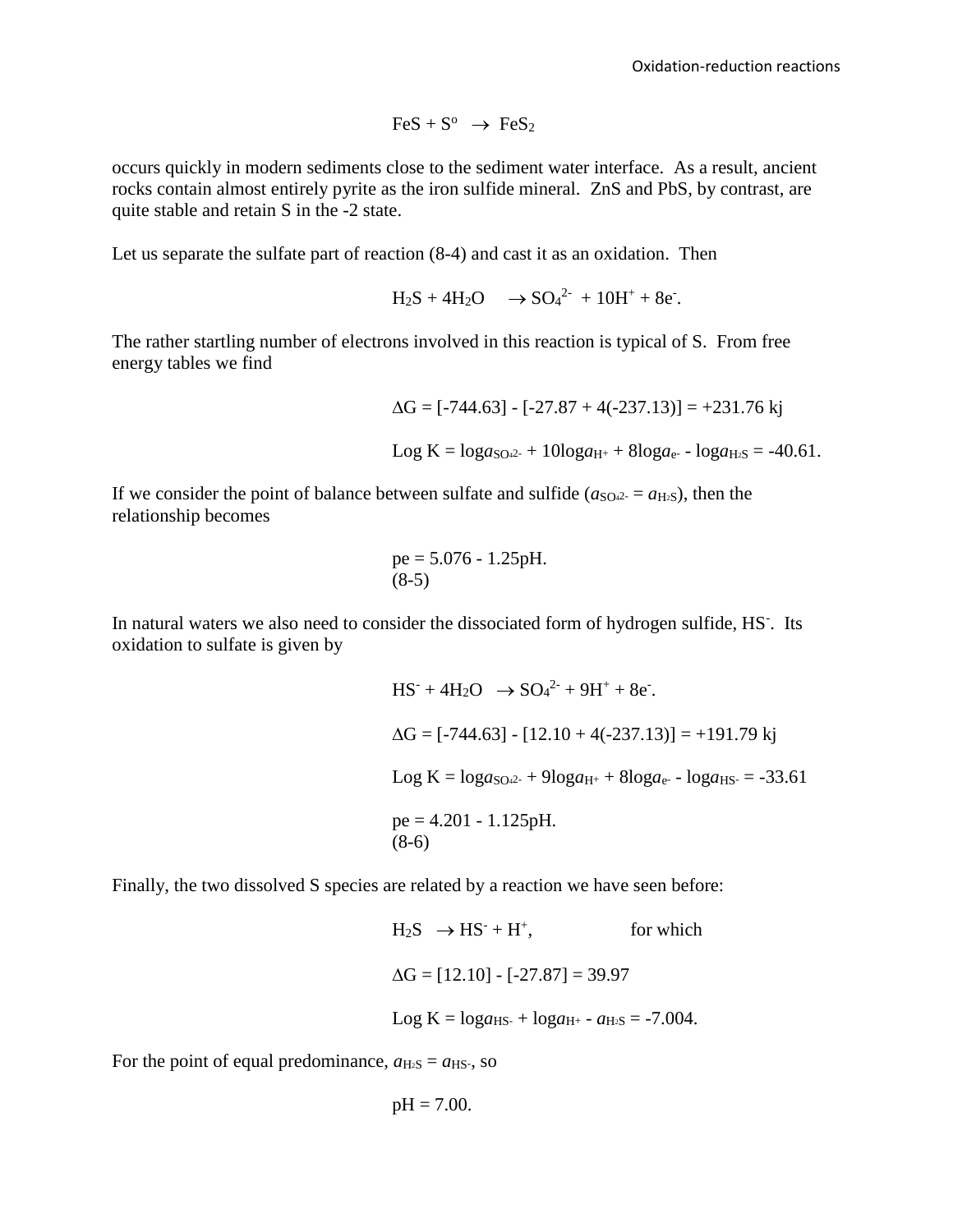The next figure shows the distribution of the dissolved S species superimposed on the previous Fe diagram. I have omitted native sulfur, which needs to be included for S-rich systems. Note that over the pH range 6-8 the reduction of iron oxide to soluble  $Fe^{2+}$  and the reduction of sulfate to sulfide occur at about the same potential.

![](_page_8_Figure_2.jpeg)

Figure 8-4. Eh-pH diagram for sulfur in natural waters at  $25^{\circ}$ C.

For the reduction of sulfate to sulfide, the reaction rate is extremely slow at temperatures less than about 100°C. Therefore all sulfate reduction in near-surface waters is bacterial. The reverse reaction can occur quite readily and so need not be bacterially mediated, but there are several important groups of micro-organisms that employ sulfide oxidation as a metabolic pathway.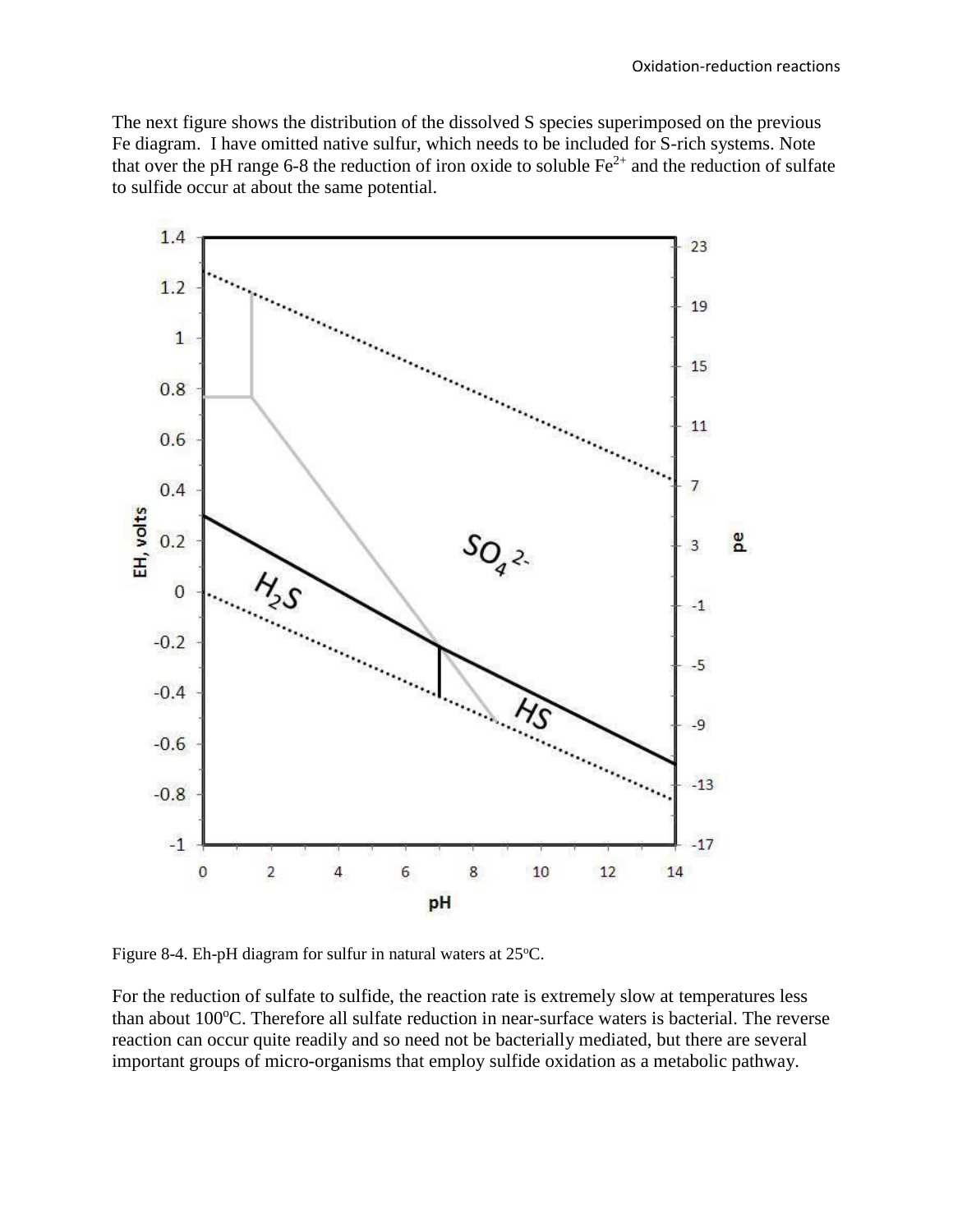![](_page_9_Picture_1.jpeg)

Figure 8-5. SEM photomicrograph of *Desulfovibrio*. (Lawrence Berkely)

Bacterial sulfate reduction reaction produces a strong fractionation in S isotopes because of the preference by the relevant enzymes for the lighter isotope:

![](_page_9_Figure_4.jpeg)

The example shown is for ½ the sulfate converted to sulfide and a fractionation of 15 permil. For comparison, Lytle et al. ( ) reported values of Δsulfate-sulfide of 15 and 40 permil for iron deposits in two water distribution systems. As reduction proceeds, the residual sulfate becomes progressively enriched in  $^{13}C$ , a process often referred to as Rayleigh "distillation". The presence of this residual heavy sulfate is one of the best indicators of significant sulfate reduction.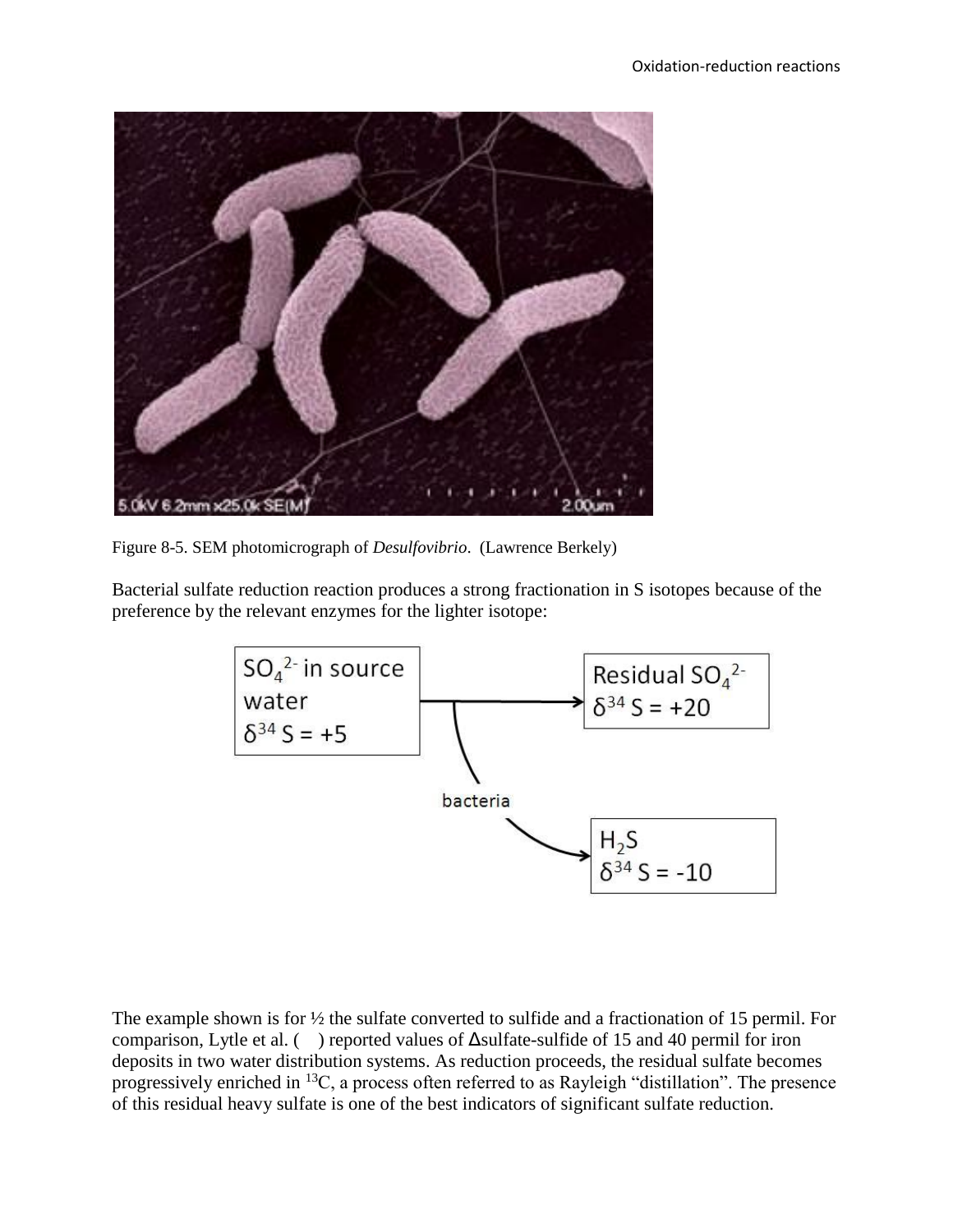## **Potential-pH Diagrams: Manganese**

Mn is very similar to Fe in its chemical properties. For example both are commonly found in  $+2$ and +3 valences with high spin states for the 3*d* electrons and with similar ionic radii. Mn<sup>2+</sup> is 0.83 and Fe<sup>2+</sup> is 0.78 Å, while the +3 ions are 0.70 and 0.65 Å. Accordingly, Mn is commonly found substituted in small amounts in Fe minerals. Mn, however, also has access to a higher valence state, +4, which gives rise to a plethora of complex Mn oxide minerals that do not have Fe counterparts. On the other hand, Mn sulfides are quite rare compared to their Fe cousins. The net result is a partitioning of Mn from Fe in geochemical systems towards areas of higher oxidation potential.

![](_page_10_Figure_3.jpeg)

Figure 8-6. Eh-pH diagram for manganese.

Eh-pH relations for Mn show a much larger field of the soluble 2+ valence state than for Fe. This tends to make Mn more mobile. Also, Mn kinetics, both for oxidation and for reduction, are extremely slow under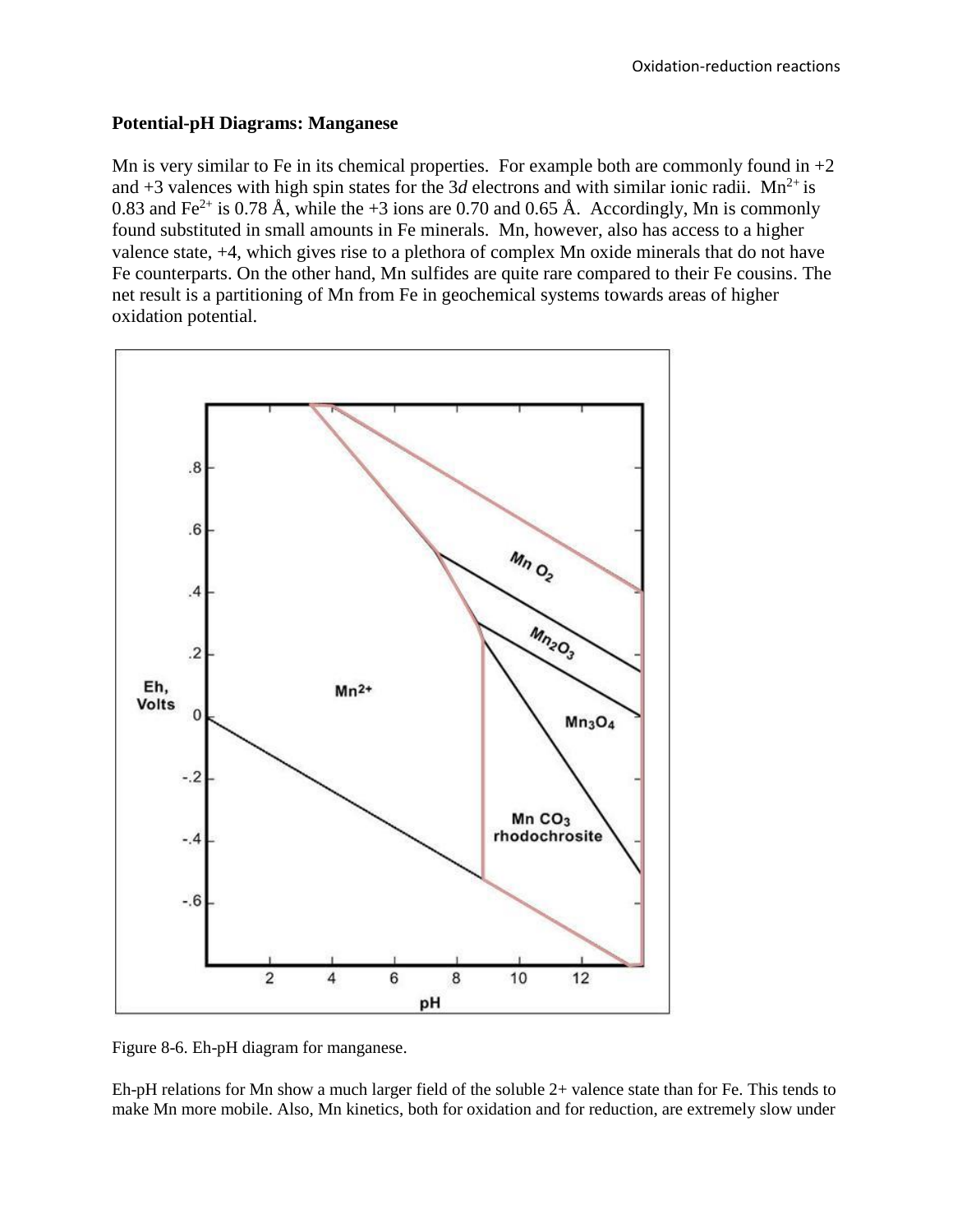abiotic conditions. Therefore almost all Mn reaction at the Earth's surface is microbially mediated. A common bacterium that can reduce both Mn and Fe, is *Geobacter.*

![](_page_11_Picture_2.jpeg)

Figure 8-7. *Geobacter metalligensis*, an oxidizer of Mn and Fe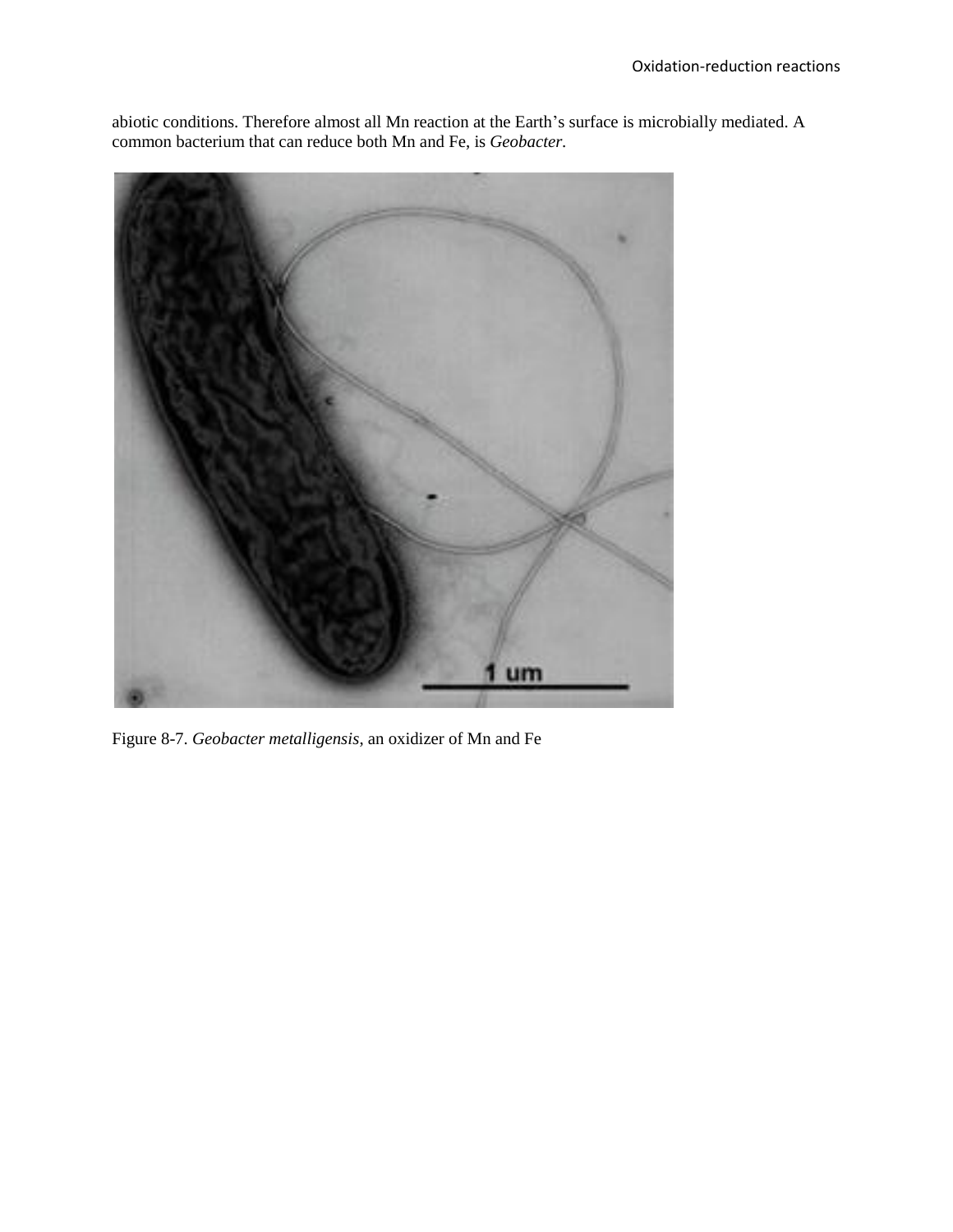![](_page_12_Picture_1.jpeg)

Figure 8-8. Unidentified manganese-oxidizing bacteria also occluding the well bore in a production well in a buried-valley production well (University of Cincinnati)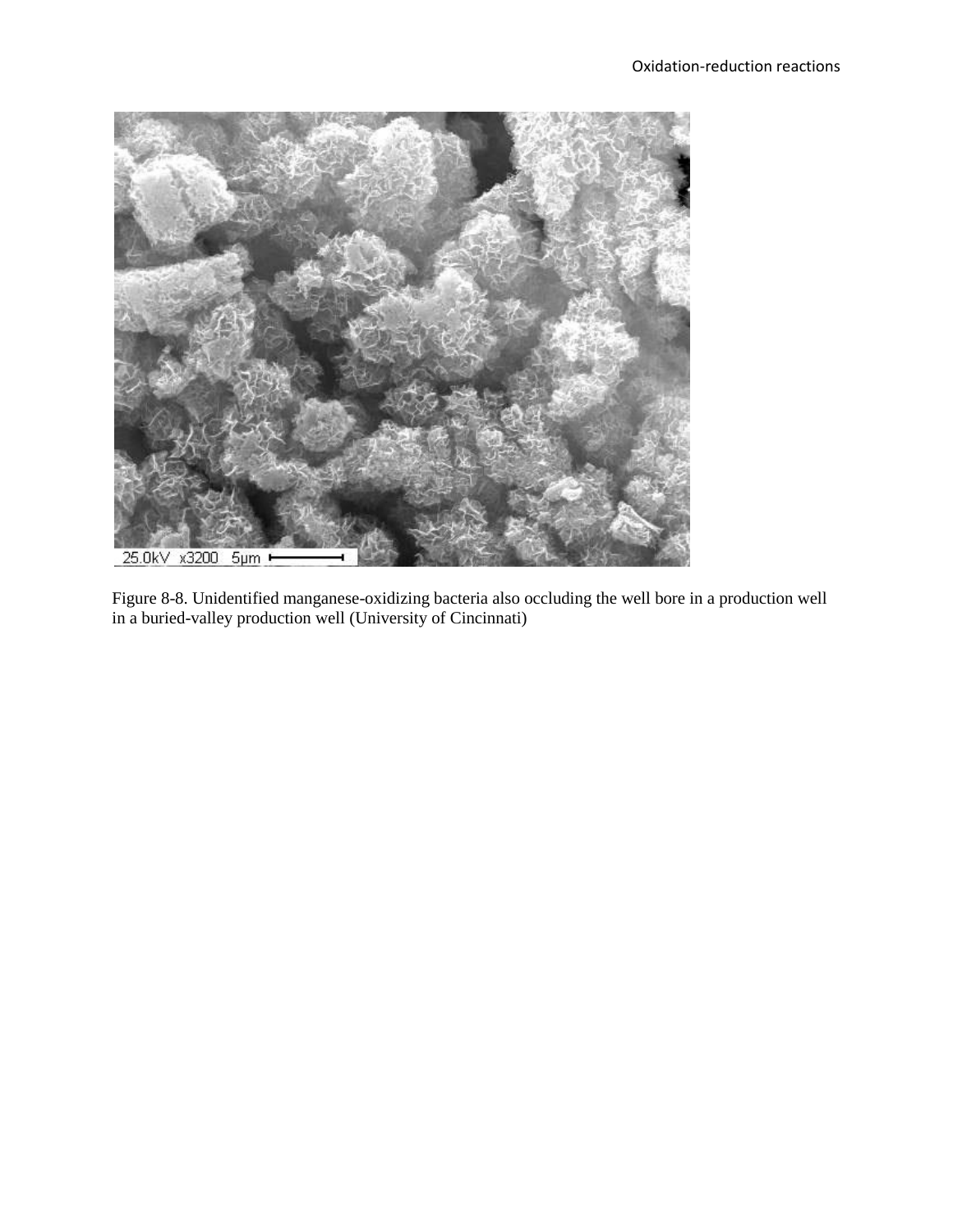![](_page_13_Picture_1.jpeg)

Figure 8-9. *Pseudomonas aeruginosa*, an anaerobic bacterium capable of reducing manganese.

# **Reductive Dechlorination**

In Fig. 8-1 the potential for the first dechlorination step of TCE and PCE are shown. Many aquifers have oxidation states low enough to reach the threshold for these reactions to occur.

![](_page_13_Figure_5.jpeg)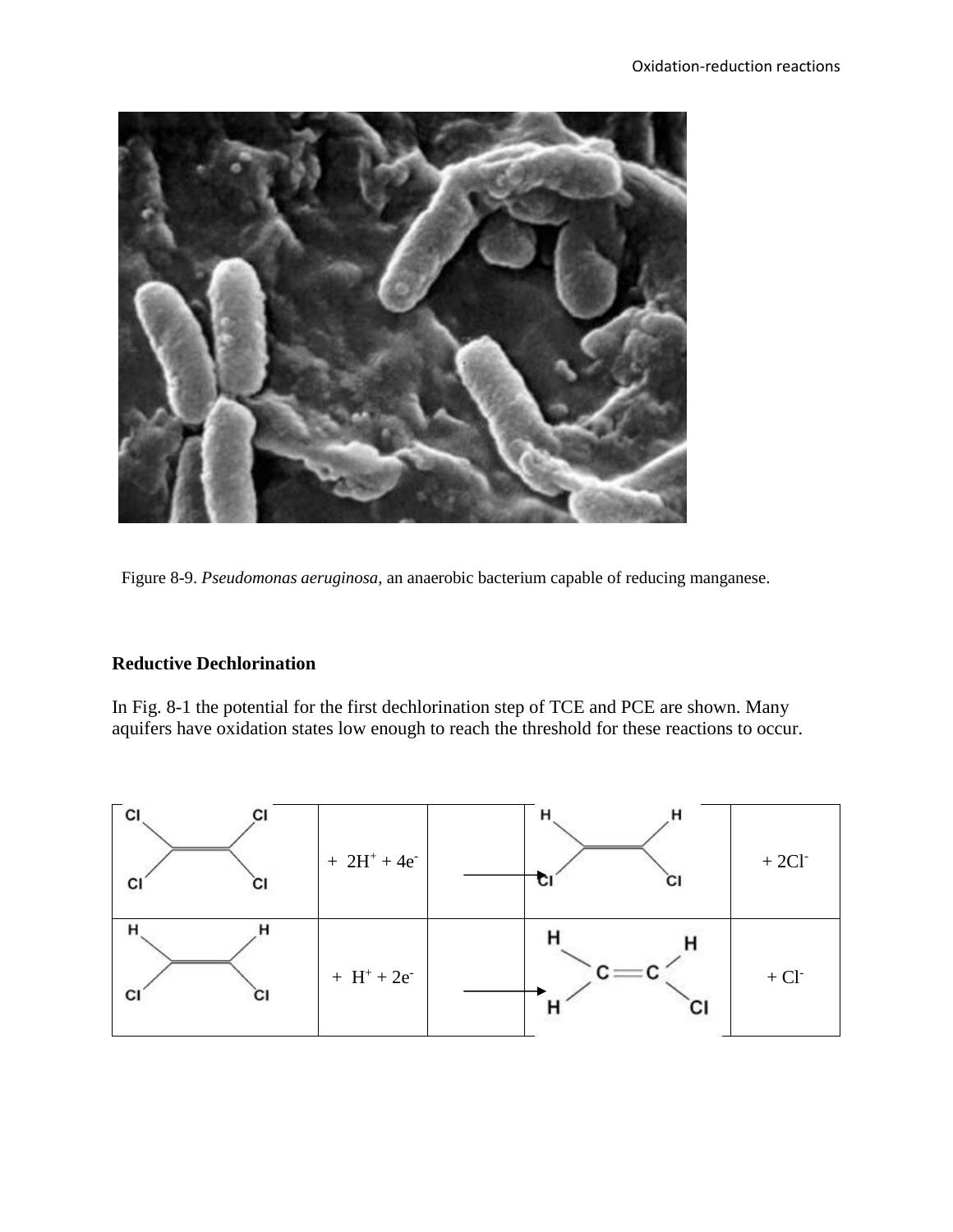![](_page_14_Figure_1.jpeg)

Any of the systems in Fig. 8-1 from Mn down are capable of supplying the needed electrons, but so many are needed the process normally does not go to completion.

The extent of the biodegradation of these compounds cannot be monitored by the disappearance of the parent because of dilution, dispersion, and sorption, but often the appearance of the daughters, especially CIS and VC are used on the assumption that their further degradation is minor. This proves not to be the case for many aquifers, however, as documented by Bradley and Chapelle (2007).

![](_page_14_Figure_4.jpeg)